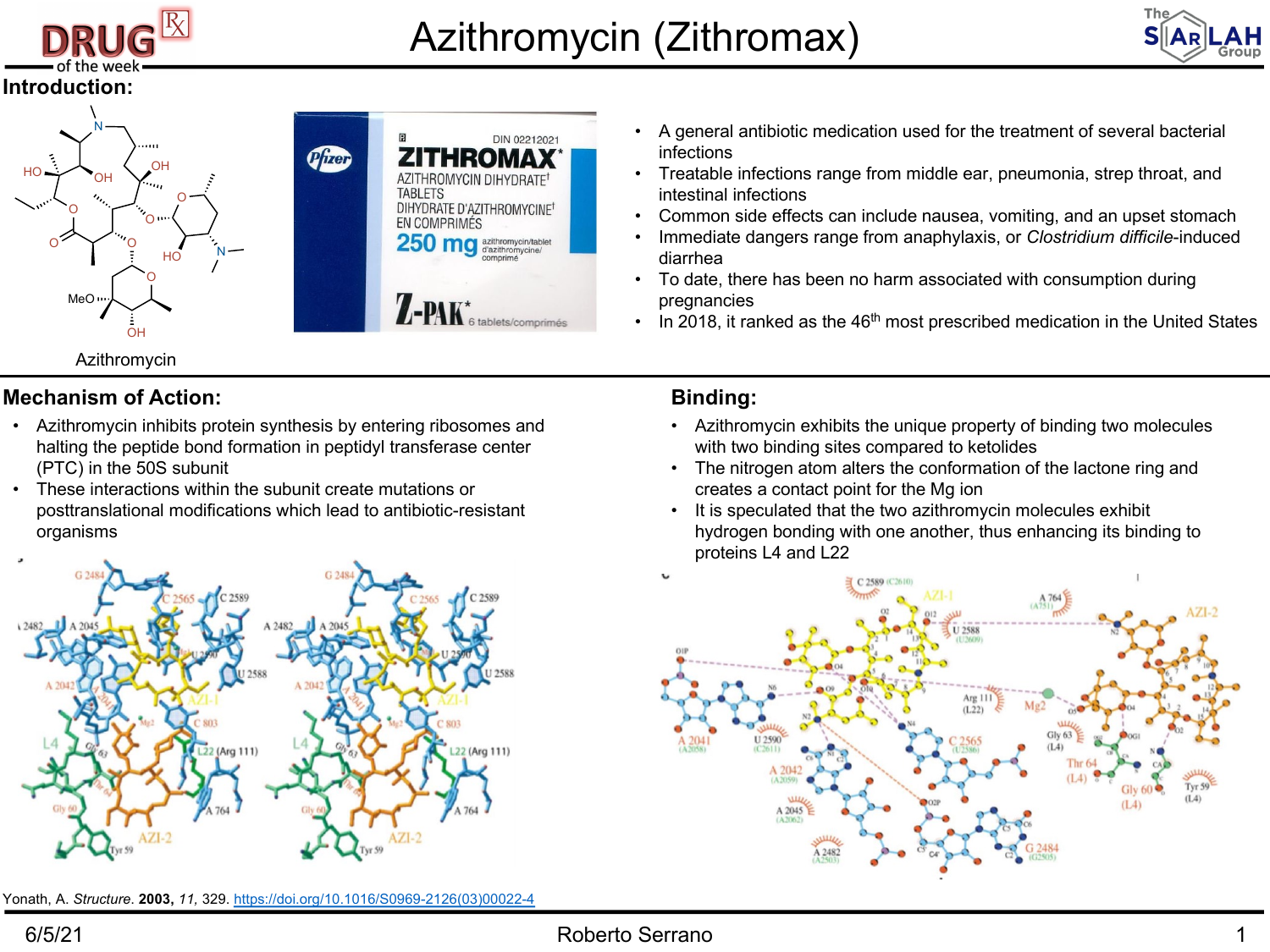

## Azithromycin (Zithromax)

**Synthesis of Individual Fragments:**



Kang, S.H. *Angew. Chem. Int. Ed*. **2009,** *48,* 1827. https://doi.org/10.1002/anie.200805334

## 6/5/21 Roberto Serrano 2